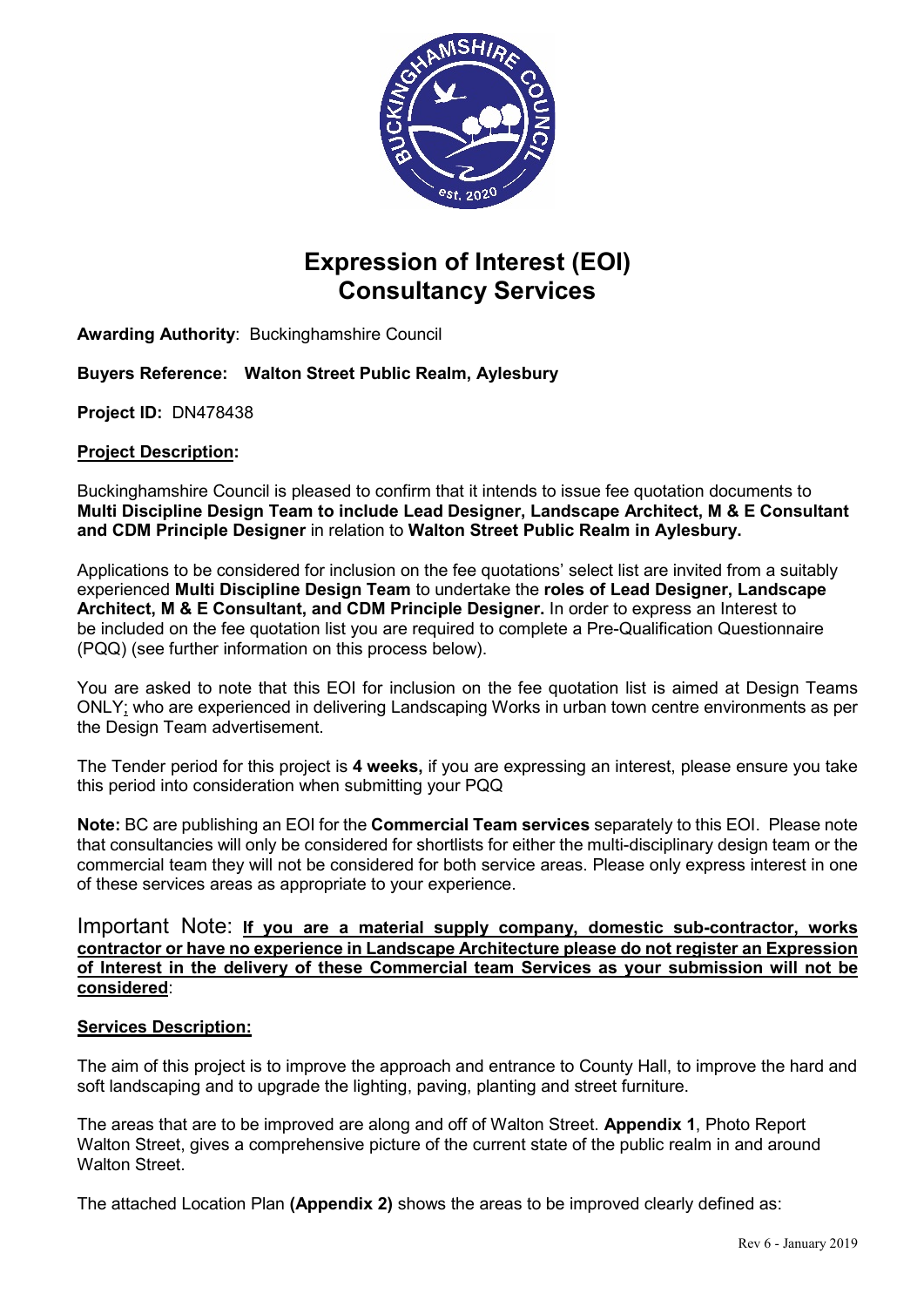- 1. Green area marked A
- 2. Pink area marked B the entrance to New County Offices
- **3.** Blue area marked C

The services will be awarded using Buckinghamshire Council's Standard terms of Consultant Appointment*.*

#### **At**

Buckinghamshire Council Walton Street Aylesbury **Bucks** HP20 1UZ

The services will be awarded using Buckinghamshire County Councils Standard terms of Consultant Appointment*.*

#### **Place of Delivery**:

The **Consultancy services** will be delivered at:

Buckinghamshire Council Walton Street Aylesbury **Bucks** HP20 1UZ

**Postcode Area for advert to be placed:** National and Buckinghamshire.

#### **Period of Contract**:

- **1. Mobilisation 3 weeks in July 2020**
- **2. Appointment to Commence July 2020**
- **3. Project Completion January 2022**

To be considered for this appointment please note that you will need to express an interest by submitting a completed PQQ via the Buckinghamshire Business Portal:

#### **http://www.supplybucksbusiness.org.uk**.

Registration on the Buckinghamshire Business Portal only takes a few minutes to complete and is free of charge.

Should you have difficulty in using the Buckinghamshire Business Portal to upload your documents please contact, ProActis Supplier Support on 0330 005 0352, alternatively go to the 'Help Icon' on the Portal Website, where you can register an issue.

## **Pre-Qualification:**

To express an interest you are required to submit your completed PQQ via the Buckinghamshire Business Portal. EOI's will not be considered without an accompanying and properly completed PQQ. Please ensure you sign the PQQ and confirm the Honesty and Openness statement.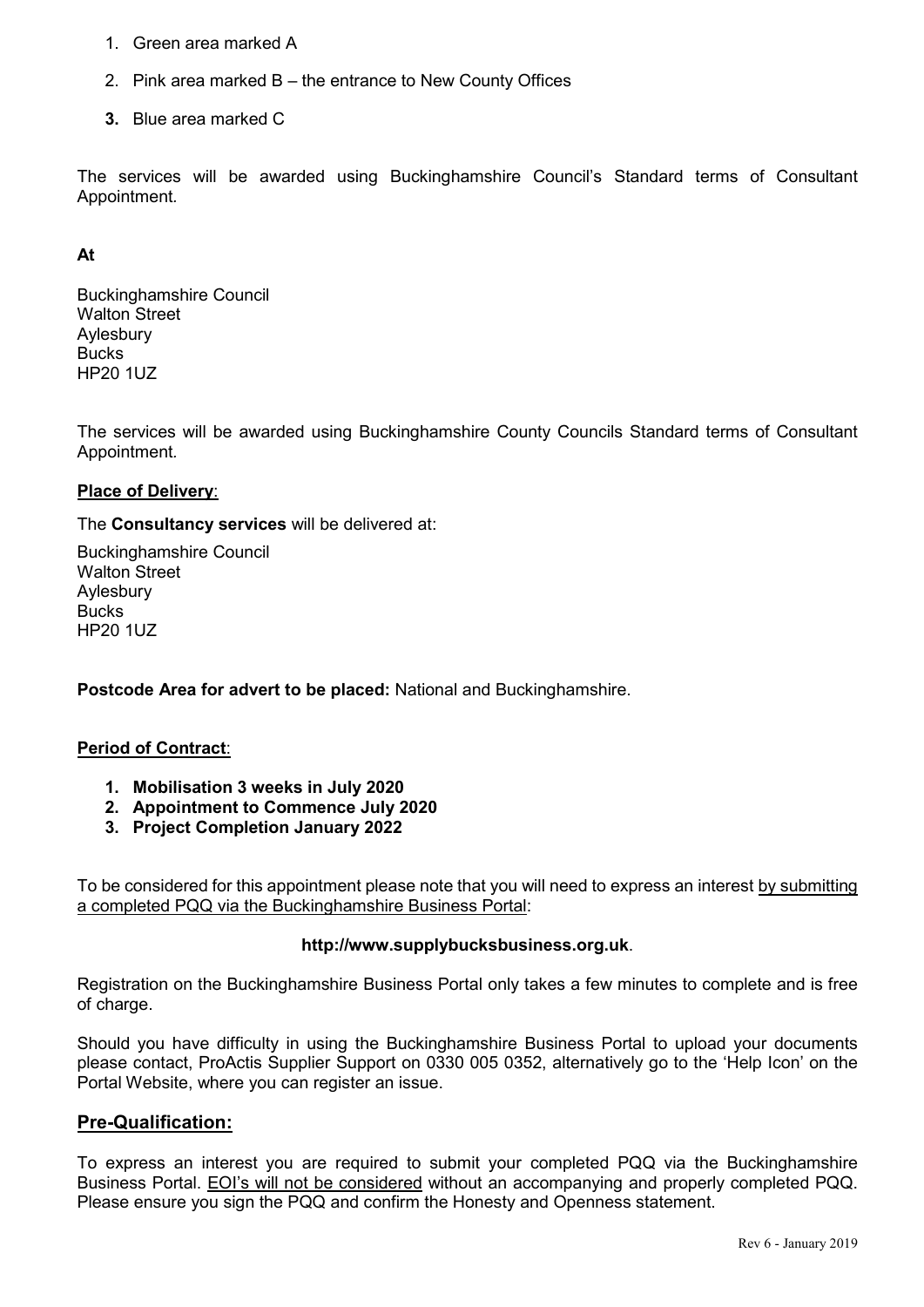# **Pre-Qualification for Construction line members:**

Construction Line Members are required to download BCCs standard PQQ from Buckinghamshire Business Portal and only need to complete the sections of the PQQ with the name of their company, construction line registration number, construction line category relevant to this project and relevant notational value(s).

Buckinghamshire Council requires Consultants to hold Level 3 (Gold) membership with Constructionline.

## **Pre-Qualification for Non-Construction line members:**

If you are not registered with Construction line you are required to download BCCs standard PQQ from Buckinghamshire Business Portal and fully complete all sections of the PQQ and return with a full copy of the required attachments.

## **Numbers of Design Teams to be invited to Provide fee Quotation:**

Buckinghamshire Council intends to invite **5 Design Teams** to provide fee quotations for this project. If more than **5** compliant expressions of interest are received then a random selection of **5 Design Teams** shall be undertaken via Construction line. If less than **5** compliant expressions of interest are received then those suppliers who have met the criteria shall be invited to participate in the fee quotation via the Buckinghamshire Business Portal.

Below are the service Categories and values we will use as an initial filtering system.

**Constructionline:** For any queries related to the Constructionline methodology, please contact:

**Clare Judd** Constructionline Key Account Manager, [clare.judd@capita.co.uk](mailto:clare.judd@capita.co.uk) or Tel No **07927 563412.**

Please make sure you have the correct details on your Constructionline profile 10 working days before the submission date of **22 May 2020.**

| Cateqorv                        | Value $(E)$<br>Notation |
|---------------------------------|-------------------------|
| Design<br>leams:<br>Landscaping | £65,000                 |

#### **Insurance:**

Buckinghamshire Council have standard levels of insurance:

| Public Liability Insurance       | £10,000,000.00 |
|----------------------------------|----------------|
| Employers Liability Insurance    | £10,000,000.00 |
| Professional Indemnity Insurance | £ 5,000,000.00 |

Please ensure your details on your Constructionline profile show the appropriate levels of insurance.

**The deadline to express an interest in providing the services, which includes submitting your signed and completed PQQ, is the 22nd May 2020.**

#### **Issue of Fee Quotation Documents:**

The Invitation to provide fee quotation documents are planned to be uploaded onto the Buckinghamshire Business Portal, on the **3rd June 2020.**

#### **Data Protection & Privacy:**

Please note that any personal information observed during any part of the tender process shall be dealt with in compliance with the Data Protection Act 2018.